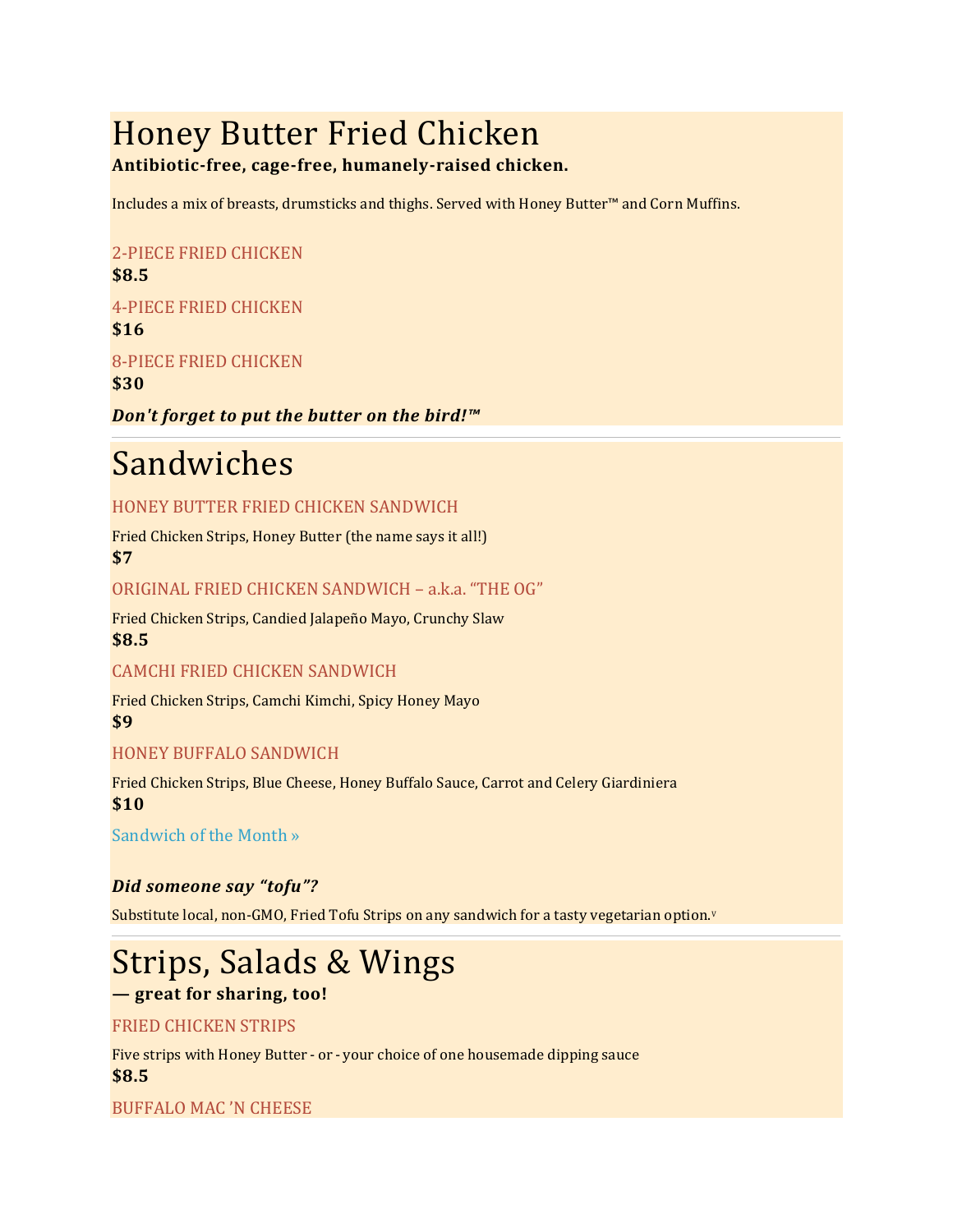Pimento Mac 'n Cheese, Fried Chicken, Honey Buffalo Sauce, Fried Crunchies **\$10**

#### HBFC SALAD GF, V

Spiced Sunflower Seeds, Carrot and Celery Giardiniera, Mandarin Orange with Sweet Tea Vinaigrette<sup>vG</sup> - or -

Herby Ranch<sup>v</sup> **\$8**

add Fried Chicken Strips **\$4**

add Fried Tofu Strips **\$4**

#### CAESAR SALAD GF ON REQUEST

Local Greens, Grated Cheese, Cornbread Croutons, Lemon with Housemade Caesar DressingGF **\$8**

add Fried Chicken Strips **\$4**

add Fried Tofu Strips **\$4**

#### HBFC SIDE SALAD GF, V

Spiced Sunflower Seeds with Sweet Tea VinaigrettevG - or - Herby Ranchv - or - Housemade Caesar DressingGF **\$5**

#### WINGS

Crispy and glazed **\$8**

*Choose the flavor…*

Honey BuffaloGF ON REQUEST - or - Red Chili GlazedDF, GF

#### *add a housemade dipping sauce to your wings or strips!* HOUSEMADE DIPPING SAUCES GF, V

- Herby Ranch
- Garlic Aioli
- BBQ Sauce
- Honey Buffalo Sauce
- Wisconsin Blue cheese
- Candied Jalapeño Mayo
- Honey Mustard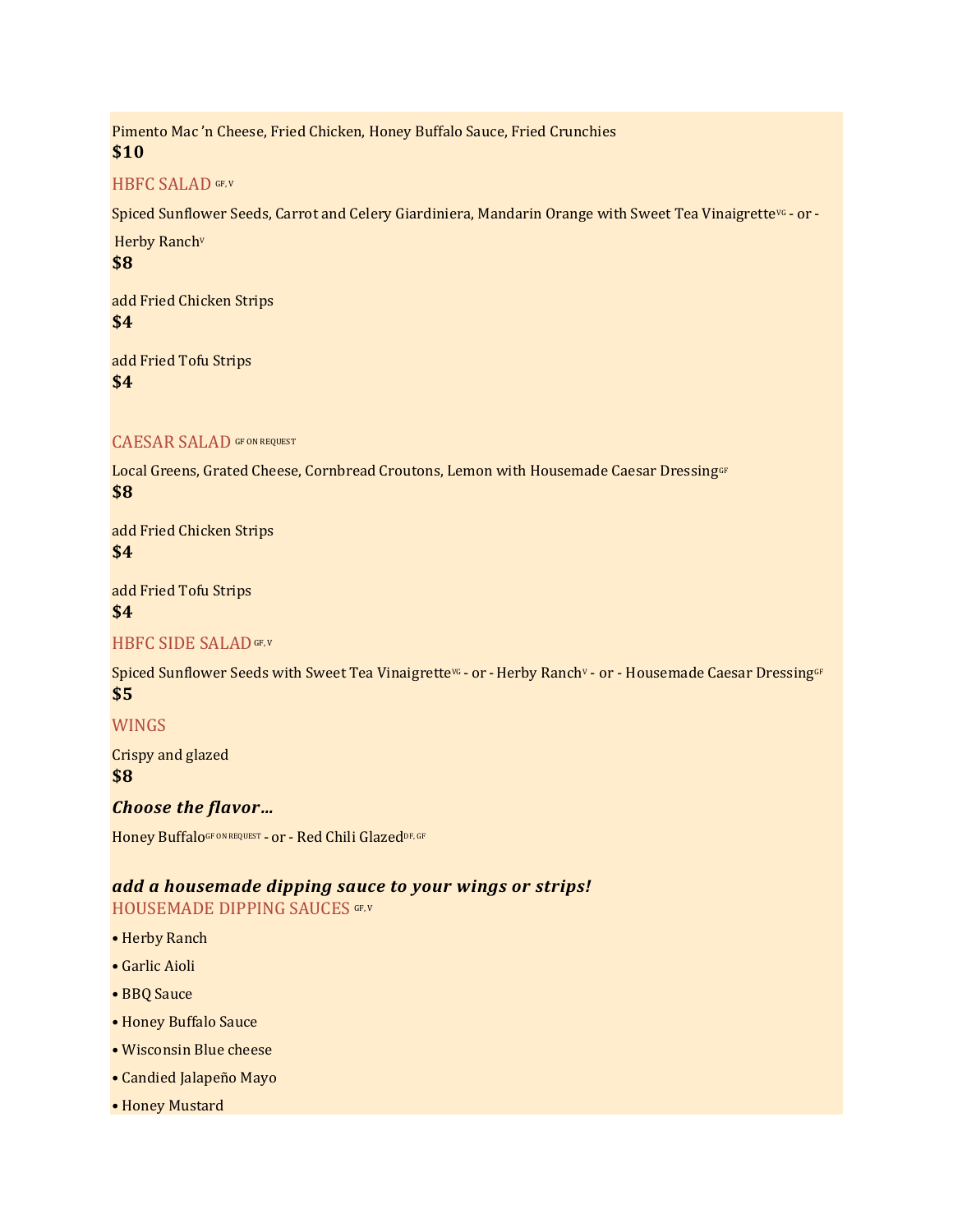#### *Tuesdays only!* FRIED CHICKEN TACOS

Two tacos, a can of Tecate, and a shot of Corazon tequila **\$12**

Two tacos and a can of Tecate **\$10**

Two tacos only **\$8**

*Wednesdays only!* 10 Wings for \$10

# *Thursdays only!*

FRIED CHICKEN NACHOS

Fried Chicken, Pimento Cheese, Tortilla Chips, Lime Crema, Corn Pico de Gallo, Candied Jalapeños **\$10**

# Kid's Corner

Honey Buddies™ Meal

Fried Chicken Strips, Pimento Mac 'n Cheese, Corn Muffin, Honey Butter & Honey Buddies Sticker Sheet **\$6.5**

Kid's Size Housemde Lemonade **\$2.5**

Organic Kid's Milk Box **\$3**

Organic Kid's Apple Juice Box **\$3**

Sides **\$4**

#### PIMENTO MAC 'N CHEESE <sup>V</sup>

with Wisconsin Cheddar and Breadcrumbs

KALE & CABBAGE SLAW GF, DF, VG

# **\$1**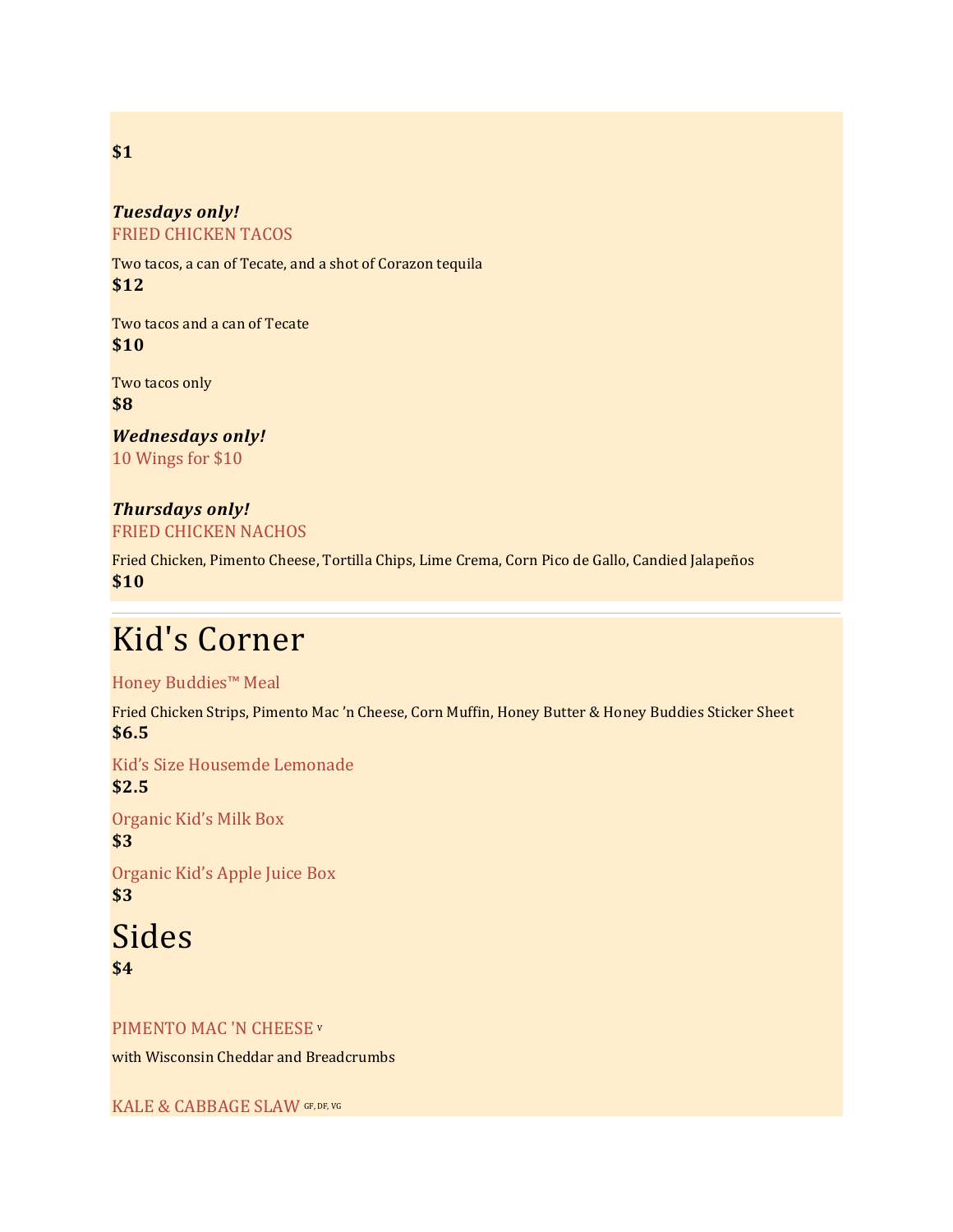with Sweet Tea Vinaigrette and Dried Pomegranate

SCHMALTZ SMASHED POTATOES

with Chicken Fat Gravy

CREAMED CORN GF, V

with Thai Green Curry

ROASTED GARLIC GRITS V OT GF ON REQUEST

with Scallion and Fried Crunchies

[Seasonal Sides »](http://www.honeybutter.com/specials)

# Sweets

CHOCOLATE TOFFEE COOKIE <sup>V</sup> **\$2.5** SNICKERDOODLE COOKIE <sup>V</sup> **\$2.5**

[Seasonal Cobbler Dump Cake »](http://www.honeybutter.com/specials)

# Extras

[Seasonal Daily Pickle »](http://www.honeybutter.com/specials)

EXTRA HONEY BUTTER GF, V **\$1.5**

CORN MUFFINS <sup>V</sup> **.50¢ each, or 5 for \$2**

#### 1-PIECE FRIED CHICKEN

with Honey Butter and a Corn Muffin **\$4.5**

#### HOUSEMADE DIPPING SAUCES GF, V

- Herby Ranch
- Garlic Aioli
- BBQ Sauce
- Honey Buffalo Sauce
- Wisconsin Blue Cheese